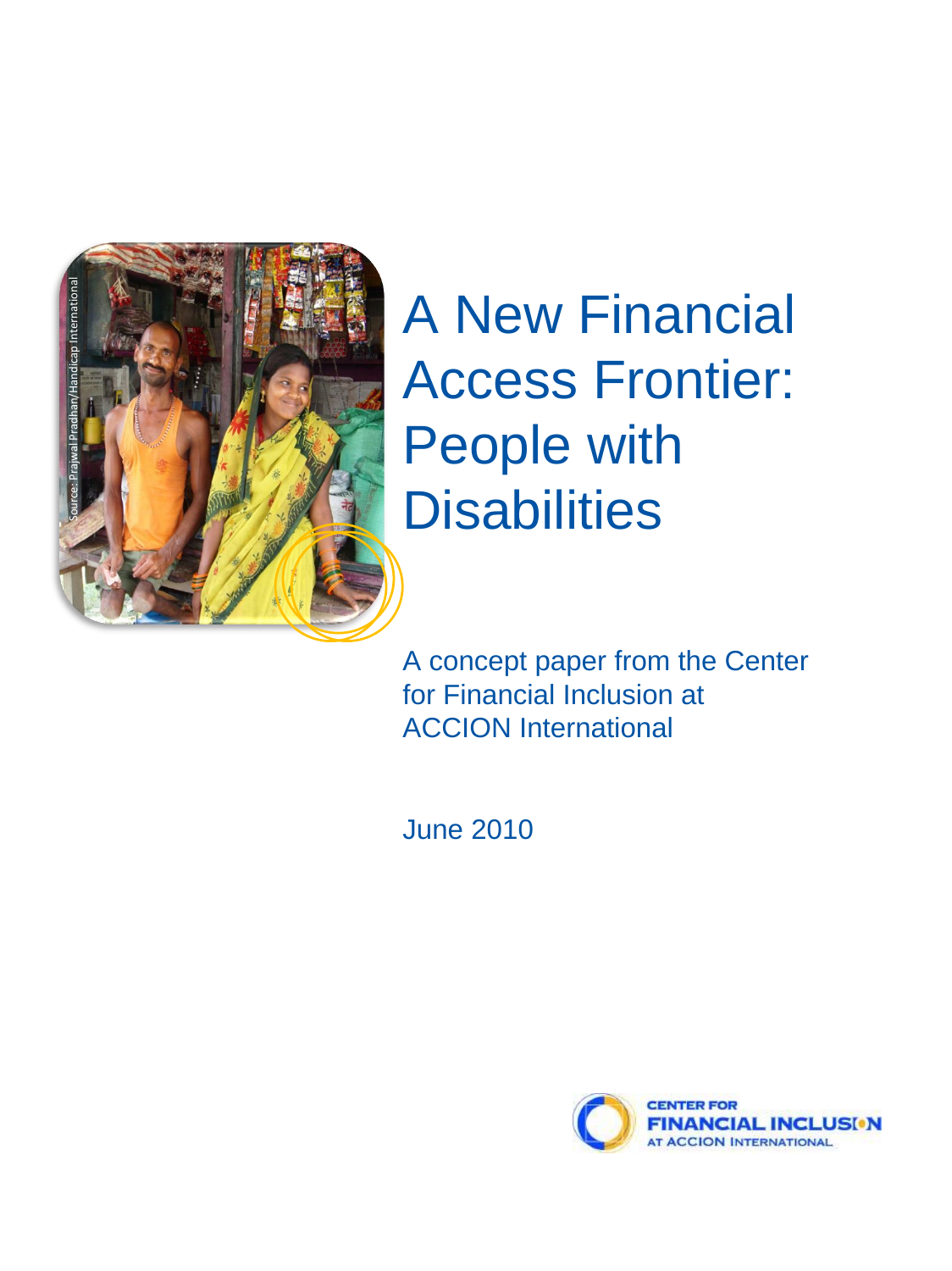A New Access Frontier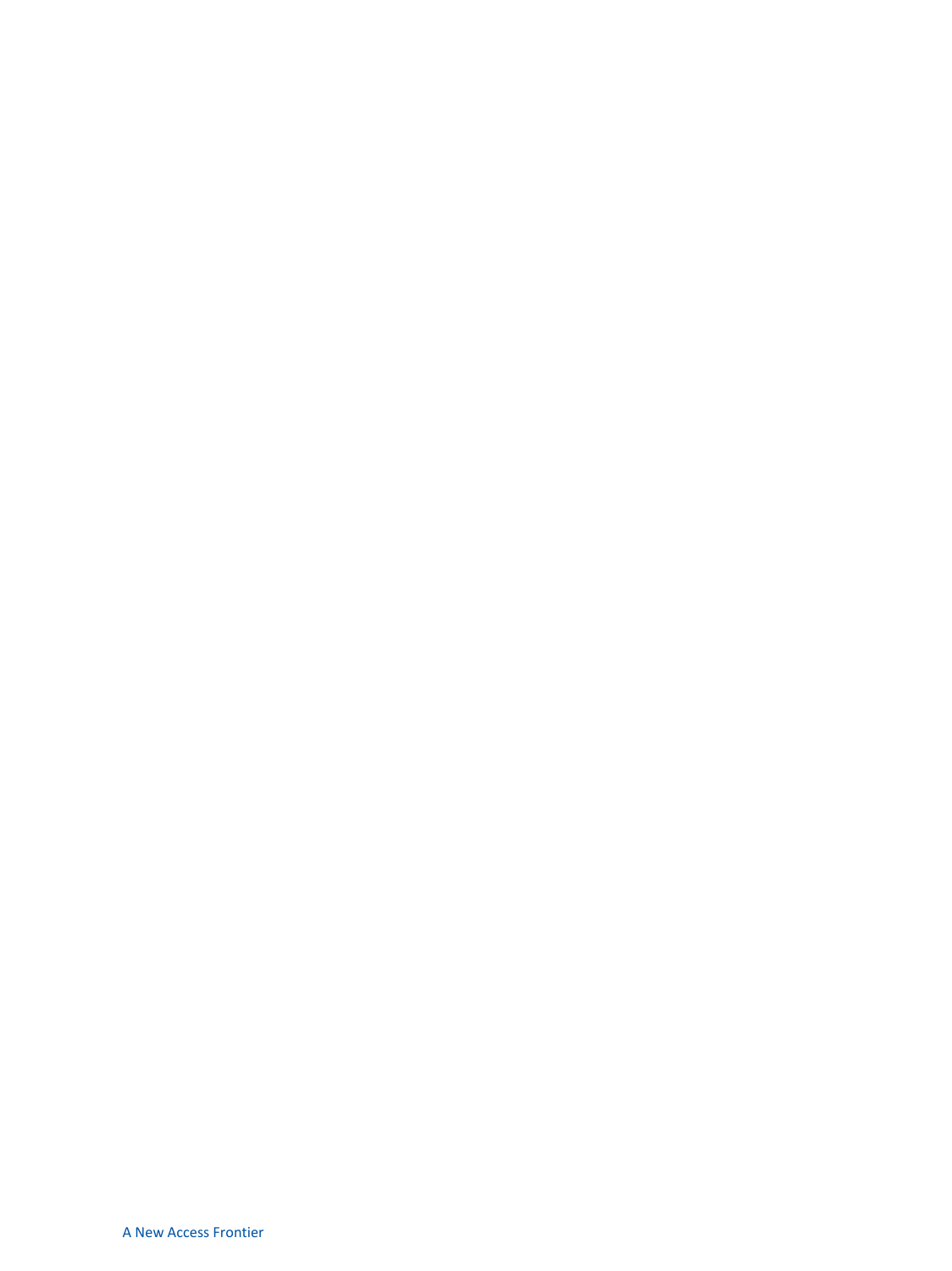### **Vision**

Making disability inclusion at microfinance institutions (MFIs) around the world a living, sustainable and permanent reality.

This note provides the background for a roundtable discussion to be held on June 18, 2010 in Washington, DC, convened by the Center for Financial Inclusion (CFI), in partnership with the Disability and Development Team of the World Bank, at which representatives from microfinance institutions and Disability Organizations will deliberate on how they can best contribute to increasing access to financial services for poor people with disabilities worldwide. After a brief discussion of the challenge and the opportunity, the note advances several working hypotheses about steps the microfinance industry could take. These will be the basis for discussion at the roundtable.

#### **Rationale and Context for Action**

When microfinance pioneers like ACCION International and the Grameen Bank first provided loans to poor people in the informal sector in the 1970s, lending to the poor was considered by the majority of international development professionals a losing proposition and certain business folly. How wrong that proved to be. Not only did the poor prove bankable but they were bankable in a sustainable and profitable way. Microfinance was instrumental in this dramatic shift away from seeing the poor as forever dependent on charity or family support, to fully enfranchised citizens able to control their own destinies and contribute to society. Women, in particular, were empowered in dramatic new way to work their way out of poverty.

Today, the case for providing financial services to poor people with disabilities faces similar skepticism, some of it based on real service delivery challenges and some rooted in misperception. A large number of people who are excluded from access to financial services because of disabilities constitute both one of the most important frontiers of financial

inclusion and a significant business opportunity for providers. (Indeed, the demo-graphic reality of an aging global population in the  $21<sup>st</sup>$  century is likely to increase the prevalence of persons with disabilities in the workplace dramatically.) The goal of full financial inclusion (the key objective of the CFI's Financial Inclusion 2020 project)<sup>1</sup> will remain unrealizable if this segment of the market continues to be marginalized and underserved. Not surprisingly, women are the most economically destitute of persons with disabilities and thus have the most to gain if access is increased. $2$ 

### **The UN Convention on the Rights of Persons with Disabilities<sup>3</sup>**

This landmark Convention, adopted in 2006 and the first international human rights treaty of the  $21<sup>st</sup>$  century, marks a "paradigm shift" in attitudes and approaches to persons with disabilities, similar to the attitudinal change towards the self–employed poor that the microfinance revolution has engendered. To date it has been signed by 144 states and ratified (made law) by 85, that are accordingly under an obligation to promote, protect and ensure the rights of persons with disabilities. The Convention takes to a new height the shift from viewing persons with disabilities as "objects" of charity and medical treatment towards viewing them as "actors" with rights, who are capable of claiming those rights and making decisions for their lives based on their free and informed consent. Thus empowered,

 1 Please refer to a fuller description of FI 2020 program at the CFI website:

www.centerforfinancialinclusion.org.

<sup>2</sup> See Article 6 (CRPD)—Women with disabilities: States Parties recognize that women and girls with disabilities are subject to multiple discrimination, and in this regard shall take measures to ensure the full and equal enjoyment by them of all human rights and fundamental freedoms

http://www.un.org/disabilities/default.asp?navi d=14&pid=150**.**

<sup>3</sup> Convention on the rights of persons with disabilities; for more information go to: http://www.un.org/disabilities/default.asp?navid=1 4&pid=150.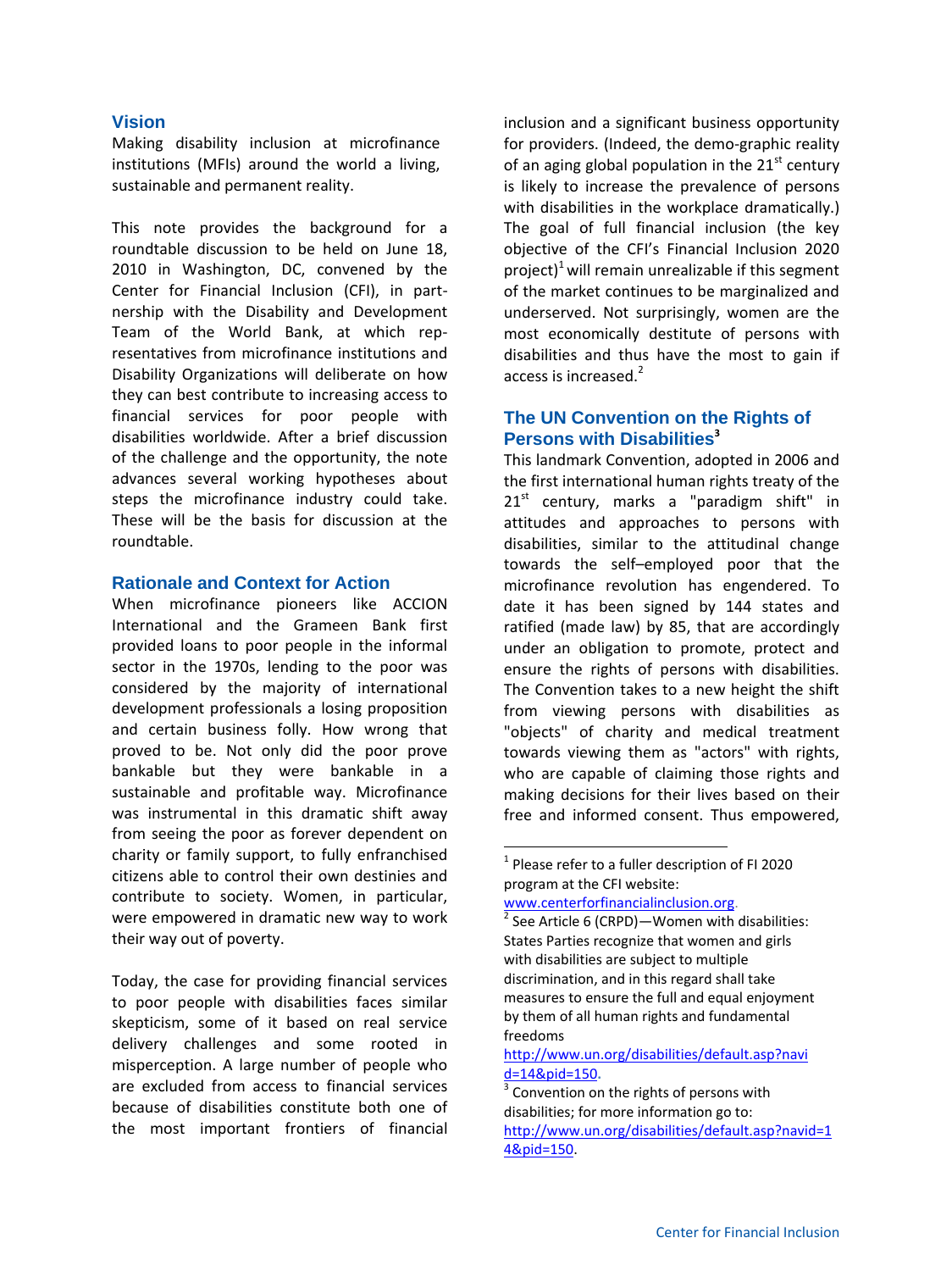they can enjoy the benefits of full citizenship and become active and contributing members of society.

The Convention not only emphasizes that States should not discriminate against persons with disabilities, it also lays out a roadmap for States to create an enabling environment so that persons with disabilities can enjoy real equality in society.<sup>4</sup> Indeed, at the heart of the CRPD is the obligation of States to insure reasonable accommodation in all walks of life. This cannot be underscored enough.<sup>5</sup> For example, the Convention requires states to take measures to ensure accessibility of the physical environment as well as user friendly information and communications technology. These specific obligations are examples of what is meant by "reasonable accommodation."

### **Defining Disability**

Article 1 of the UN Convention states that "persons with disabilities include those who have long‐term physical, mental, intellectual or sensory impairments which in interaction with various barriers may hinder their full and effective participation in society on an equal basis with others." Disability is therefore not defined as a standalone medical condition, but rather as the product of the interaction between the environment broadly defined and the health condition of particular persons.<sup>6</sup>

## **Persons with Disabilities in the World Population**

There are an estimated 650 million people with disabilities in the world (maybe 12 percent of the global population) and 80 percent of these (520 million) are concentrated in developing countries.<sup>7</sup> Furthermore, in developing countries, 80 to 90 percent of persons with disabilities of working age are unemployed, compared to 50–70 percent in industrialized countries. "The World Bank considers that leaving people with disabilities outside the economy translates into a forgone GDP of about 5–7 per cent."<sup>8</sup> But reliable statistics are difficult to ascertain conclusively**.** According to the Washington Group on Disability Statistics (Third meeting: Brussels, 19‐20 February 2004 summary),"Since disability is multidimensional, it is not possible to ascertain the single "true" disabled population. Different purposes are related to different dimensions of disability or different conceptual components of disability models."

environmental barriers—as opposed to treating persons with disabilities as problems to be fixed those persons can participate as active members of society and enjoy the full range of their rights.  $7$  InterAction Forum 2010 – Workshop Suggestion Form –drawn from UNEnable statistics.

 $\overline{a}$ 

<sup>8</sup> Good Practices for the Economic Inclusion of People with Disabilities in Developing Countries: Funding Mechanisms for Self‐Employment, Handicap, International, August 2006 (Anne Leymat et al. p. 17. Also, "The resulting range of annual global GDP lost due to disability per disabled person, presented in Table B2, is between \$2,814 and \$7,919. The estimated range of GDP lost due to disability per disabled person per year is between \$10,378 and \$13,519 for High Income Countries, between \$902 and \$3,145 for Medium Income Countries and between \$1,537 and \$19,818 for Low Income Countries." Disability and Development background paper prepared for the disability and development research agenda meeting, November 16, 2004, World Bank Headquarters, Washington, D.C. by Robert Metts, p. 9.

 4 UNEnable Frequently Asked Questions on the CRPD website:

http://www.un.org/disabilities/default.asp?navid=2 3&pid=151.

 $<sup>5</sup>$  CRPD, Article 9 – Accessibility, online at:</sup> http://www.un.org/disabilities/default.asp?id=269.

 $^6$  The preamble recognizes that "disability is an evolving concept and that disability results from the interaction between persons with impairments and attitudinal and environmental barriers that hinders their full and effective participation in society on an equal basis with others." Disability is not considered as a medical condition, but rather as a result of the interaction between negative attitudes or an unwelcoming environment with the condition of particular persons. By dismantling attitudinal and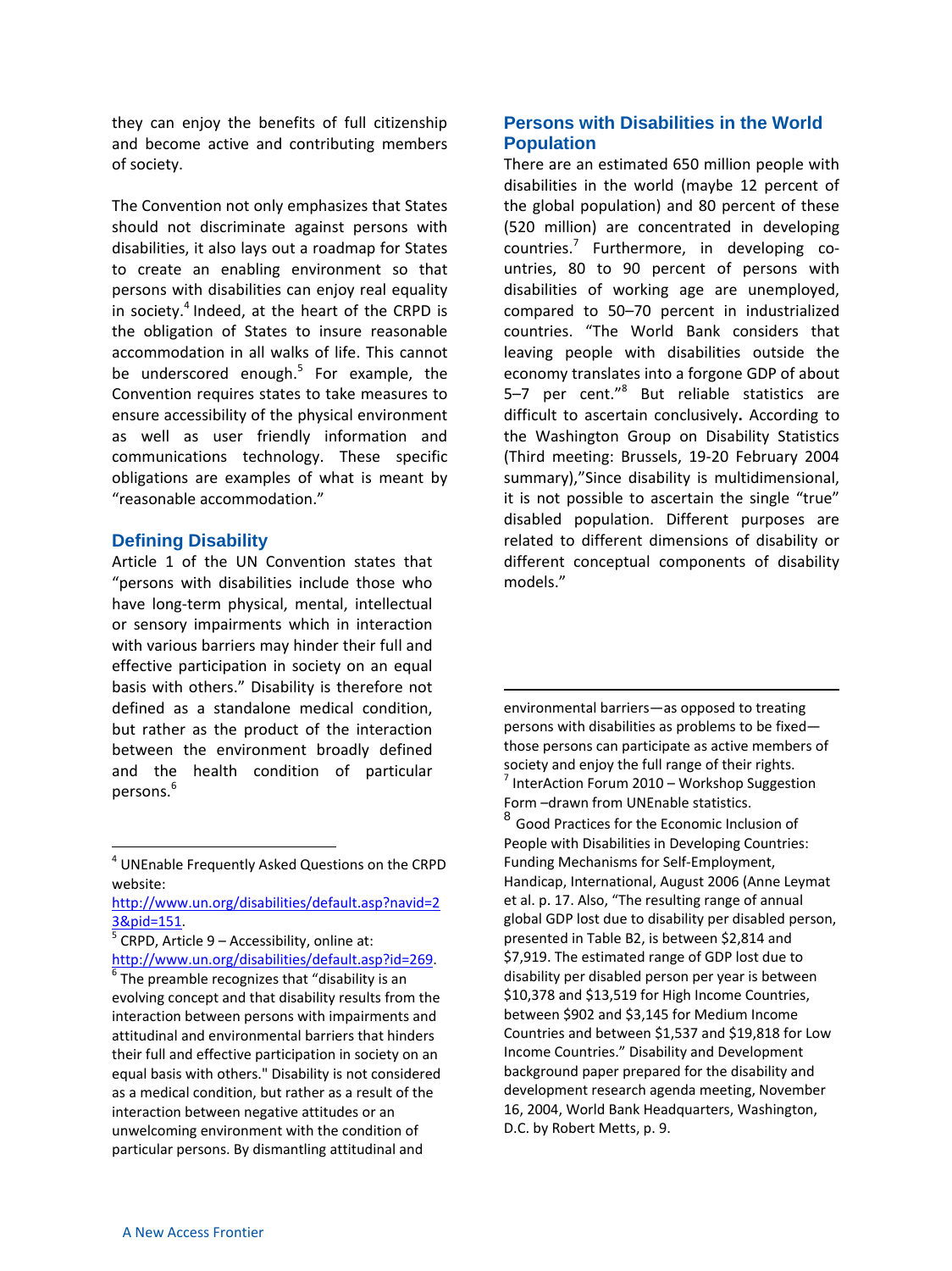As Anne Leymat and her colleagues at Handicap International write in *Good Practices for Economic Inclusion of People with Disabilities (2006)<sup>9</sup>* the most definitive study of microfinance and disability to date, "Poverty is a cause of disability since the poor often lack resources to prevent malnutrition, and do not have access to adequate health services that may prevent some disabilities. Poverty is a consequence of disability since people with disabilities often lack access to education, health services and income–generating activities; they are often denied their human, social and economic rights."<sup>10</sup>

## **Access to Finance by Persons with Disabilities**

Few would argue with the premise that a significant percentage of the unbanked poor are persons with disabilities. Indeed, according to Leymat's best estimate, clients with disabilities currently account for no more than one half of one percent of total MFI clients worldwide. $^{11}$ There are many reasons for this staggering market failure such as lack of reasonable accommodation; lack of awareness by staff of the potential of people with disabilities, stigma or prejudice, the misguided belief that charity, not financial services is the only or best way to help, and the denial of "legal capacity" which makes it impossible for persons with disabilities to make decisions for themselves and thus participate in civil society.

Because children with disabilities are often deprived of formal education, they may lack the business skills and confidence to succeed later in life as adults. Whether this is due the failure of the state or familial neglect, the result is the

http://www.handicap-

 $\overline{a}$ 

same. With this harsh reality in mind, it seems imperative for MFIs to closely coordinate with local disability organizations when doing client outreach so that it is done in an effective and respectful way and so that the necessary social support will be in place. Many capacity building programs and efforts are happening globally and MFIs should actively identify and seek out their cooperation.<sup>12</sup>

Despite the many and formidable barriers, a few small pilots in recent years suggest that persons with disabilities can make excellent clients. A noteworthy example was the successful partnership in Uganda (2006‐2007) between the Association of Microfinance Institutions in Uganda (AMFIU) with the National Union of Disabled Persons of Uganda (NUDIPU). They drew several clear conclusions from this pilot worth repeating because they are likely to have near universal application for MFIs entering this market: "Don't develop special credit products. Don't give special conditions. Don't get disappointed too soon. And some major dos: Identify existing clients with disabilities. Learn from them and use them in promotional efforts and in reaching out to new clients. Join efforts with local disability organization. Improve the physical accessibility of the premises."<sup>13</sup>

And in the "Case Study" section of "Good Practices," (and elsewhere in that text) the authors conclude that 70 percent of those microfinance providers who made loans to people with disabilities stated that they had done so under the same conditions as the rest of their clients. Several highlighted the fact that people with disabilities were among their best clients.

<sup>&</sup>lt;sup>9</sup> Hervé Bernard , Anne Leymat, Thierry Kowalczuk, Ton de Klerk, Wanda Muñoz, Marie Cécile du Mesnil and Sylvain Bord, "Good practices for Economic Inclusion of People with Disabilities", Handicap International,

international.org/uploads/media/goodpractice s‐GB‐2coul.PDF, 2006.

 $\frac{10}{10}$  Ibid, p. 17.

 $11$  Ibid, p. 3.

 $12$  From a conversation with Rhonda Neuhaus, Director of Making it Work, Spring 2010.

 $13$  Mersland, R., Bwire, N. F., and Mukasa, G. (2009), "Access to Mainstream Microfinance Services for Persons with Disabilities ‐Lessons Learned from Uganda", *Disability Studies Quarterly*. Vol. 29 (1), p. 6‐7.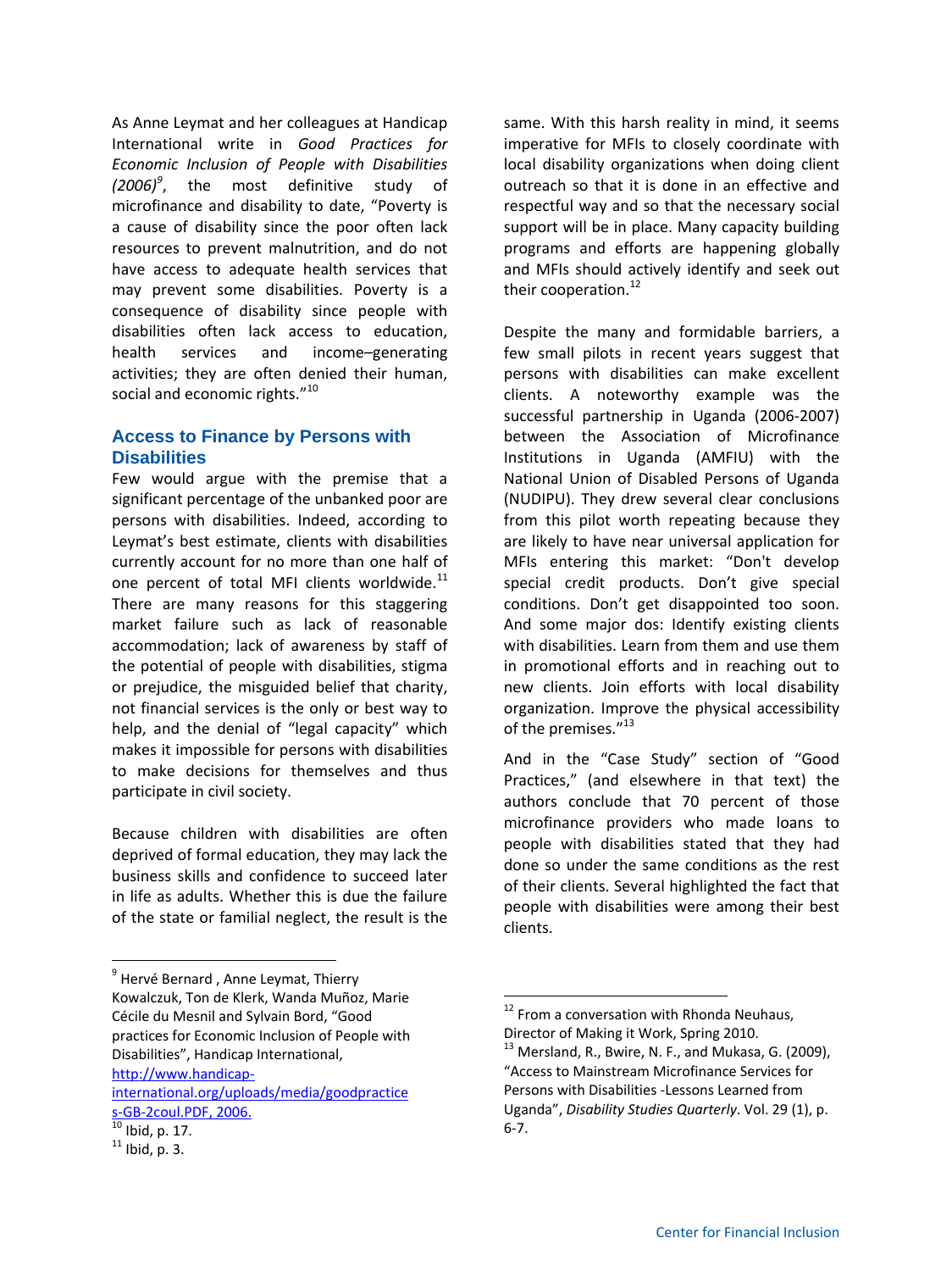### **Working Hypotheses about an Action Agenda for Microfinance**

The Center for Financial Inclusion has been carrying out preliminary desk research and key informant conversations during the past few months to lay the groundwork for an initiative in this area. Given the relative paucity of research and experience, the conclusions that can be stated with any degree of certainty are rather broad. Nevertheless, they do give guidance.

- *Active Listening*. Disability Organization leaders are compelling in their insistence that the hallmark of successful outreach to persons with disabilities begins with active listening. Microfinance professionals should not assume that they know in advance how to proceed in any particular market without meaningful consultation with the local disability community and potential clients. By the same token, according to Bwire, Mukassa and Mersland, "DPOs…..know little about the MFIs business model and the rationales behind them. In economic terms a severe situation of asymmetric information was blocking the necessary interaction between the "disability world and the microfinance world."<sup>14</sup>
- *Small, Practical Steps*. Measured, programmatic steps by MFIs towards disability inclusion are more likely to lead to some degree of success than an ambitious implementation strategy to disburse loans to a wide range of persons with disabilities—an approach that will most likely fail, based on past pilots.
- *Mainstreaming.* Mainstreaming clients with disabilities is preferable to designing parallel financial products specifically tailored to persons with

disabilities, because the latter approach may not be sustainable. While some Disability Organizations remain committed to running microfinance programs themselves, a consensus is developing that this work is best left in the hands of the specialized financial service providers. 15

*Institutional Commitment.* Whatever steps towards disability inclusion are taken by MFI's management must have real institutional buy in from the top to the bottom of the organization or they are likely to fail. (It is important to note that the CRPD clearly stipulates "that international development programs are inclusive of and accessible to persons with disabilities.")

With these general premises in mind, five main areas of action and change can be identified through which financial institutions can advance inclusion. These are proposed as working hypotheses for discussion at the June roundtable.

1. *Partnership with Local Disability Organizations for Effective Outreach*. In order to effectively and efficiently reach out to people with disabilities, it makes sense for financial service providers to work directly with local disability organizations, because these organizations (where they exist) offer entrée into communities of people with disabilities and also provide support services. They may also provide training

 $\overline{a}$ 

<sup>&</sup>lt;sup>14</sup> Mersland, R., Bwire, N. F., and Mukasa, G. (2009), "Access to Mainstream Microfinance Services for Persons with Disabilities ‐Lessons Learned from Uganda," *Disability Studies Quarterly*, Vol. 29 (1), p. 4.

 $15$  The access of people with disabilities to mainstream microfinance institutions remains sporadic. Inclusion in mainstream microfinance institutions should remain the main strategy and a goal for organizations of/for people with disabilities, even if this is for the medium to long run. It has been seen that people with disabilities, particularly the less vulnerable, are as credit worthy as any other person. Good Practices. p. 91 and also see p. 3.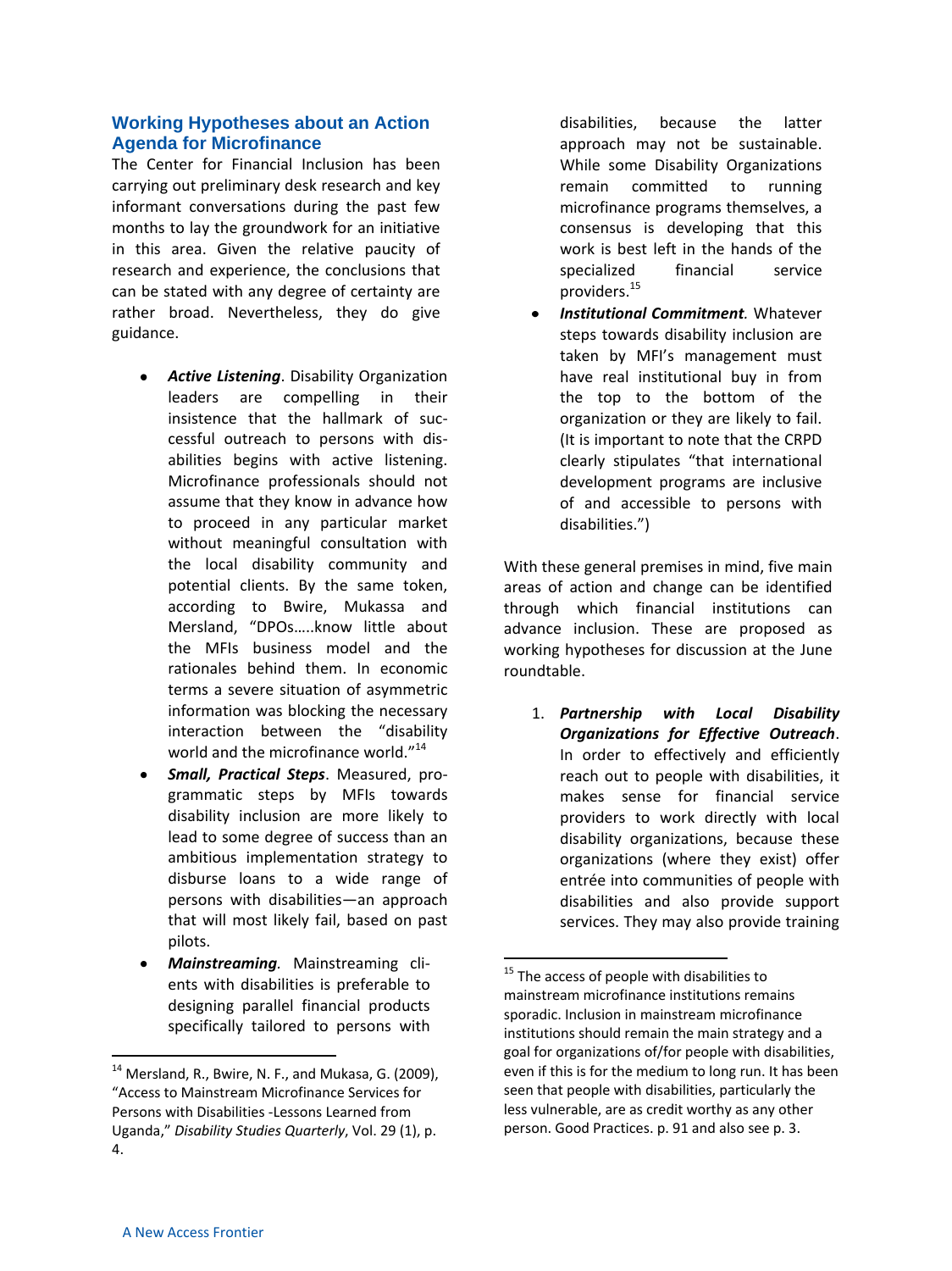that strengthens the business capacity of potential clients.

- 2. *Staff Training to Enable Mainstream*ing. One of the first steps toward mainstreaming is to train microfinance staff to increase their awareness of the potential of persons with disabilities to be good clients as well as sensitivity training to increase their ability to do effective outreach.
- 3. *Hiring of People with Disabilities***.** MFIs should actively recruit persons with disabilities as staff members. Such a human resources policy will make outreach to potential clients with disabilities all the easier and will speed the way to making disability inclusion part of the MFIs permanent culture.
- 4. *Reasonable Accommodation and Universal Design. <sup>16</sup>* Under the CRPD it is a legal requirement for Financial service providers (like every other business and public institution) to improve physical access to their banking facilities, in accord with a basic tenet of the UN Convention, particularly when planning new construction. Among the steps to remove access barriers include physical access like ramps and availability of information in Braille or through sign language interpreters. Low cost actions and solutions that affect large numbers of potential clients will be the first to be implemented.
- 5. *Technology Solutions.* Technology companies like IBM see the CRPD mandate for reasonable accommodation as an exciting business opportunity which opens up the possibility of many new innovations in the area of information

 $\overline{\phantom{a}}$ 

and communication technologies that could revolutionize the workplace for persons with disabilities. 17

6. *Legal Frameworks that respect the right of people with disabilities to make financial decisions.* In some countries, for example, it is important to ensure that persons with disabilities are granted "legal capacity" to manage their own affairs, including the ability to enter into formal financial arrangements. Paragraph 5, article 12 of the UN Convention stipulates that "States must take action to ensure the equal right of persons with disabilities to own or inherit property, to control their own financial affairs and to have equal access to bank loans, mortgages and other forms of financial credit." The provision of financial services is impossible in countries without this right and it is in the obvious business interest of MFIs and other financial intermediaries to work with stakeholders like banking authorities and DPOs to advocate for changes to the civil code to achieve this equality before the law.

Each of these areas of action requires testing on the ground so that effective practices can be identified and disseminated.

## **Center for Financial Inclusion Agenda** ‐**Financial Inclusion 2020**

CFI has been engaged in the Financial Inclusion 2020 project for the past year, pursuing a vision of global achievement of full financial inclusion by the year 2020. Many elements that will contribute to full financial inclusion have a great deal of momentum behind them, such as the rise of mobile and branchless banking, the industry wide consumer protection campaign

<sup>&</sup>lt;sup>16</sup> "Reasonable accommodation" means modification and adjustments that do not impose a disproportionate burden on providers and that ensure access to persons with disabilities. "Universal design" means the design of products, environments, programs and services to be usable by all people, to the greatest extent possible, without the need for adaptation or specialized design. CRPD

<sup>&</sup>lt;sup>17</sup> "The Accessibility Imperative: Implications of the Convention on the Rights of Persons with Disabilities for Information and Communication Technologies (World Times, Inc.) 2007.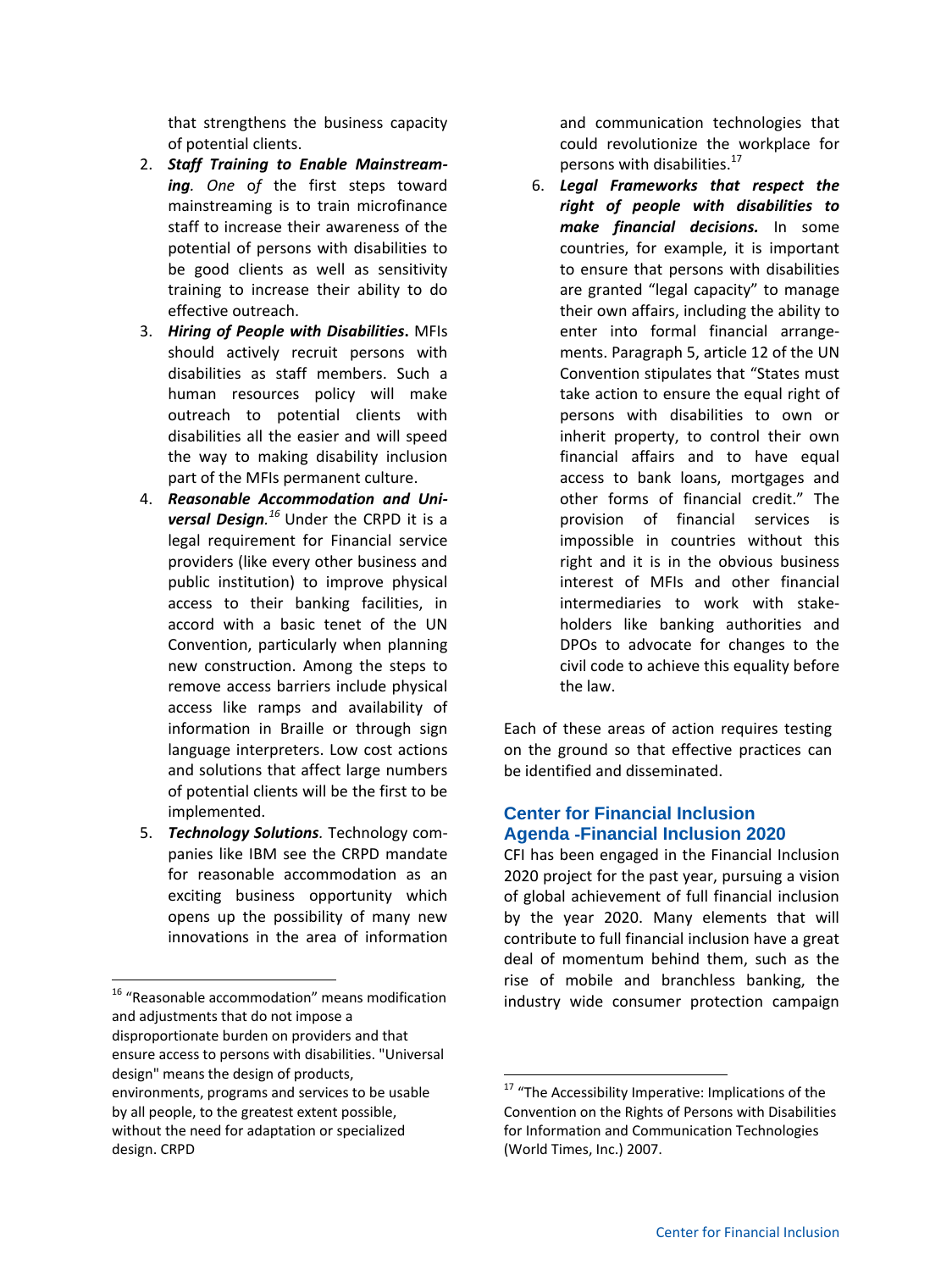(the Smart Campaign)<sup>18</sup> and the rapid growth of microinsurance. In putting disability inclusion on the table now, the CFI is seeking to create momentum by bringing key stakeholders together to develop and implement an action agenda. Large scale change throughout the microfinance industry will require a variety of actions, including awareness raising, research and active experimentation, advocacy and partnerships. These actions should be aimed at building the commitment to change by service providers, the know‐how to make effective changes and the support structures that will help providers to do so. As a caveat, it is important to emphasize that inclusion will not be achieved through microfinance institutions alone. The Financial Inclusion 2020 Project is committed to exploring creative partnerships and financial service delivery alternatives such as ROSCAS (Rotating Savings and Credit Associations), self help groups and microfranchising.

#### **June Roundtable**

The June 18<sup>th</sup> meeting in DC will be an important opportunity for Disability Organizations and Microfinance providers to meet and share ideas that can lead to major progress. By the end of the meeting we hope to coalesce around short and long term objectives that can advance disability inclusion in microfinance in the coming years. Possible actions range from the simple and low‐cost to the much more elaborate. Among the possible actions that have surfaced in key informant discussions are the following:

- Create a task force to develop blueprints for how disability organizations and MF providers can work effectively together.
- Encourage market research to understand more about the size,

scope and nature of the population with disabilities, and how best to tap its financial potential.

- Develop action research pilots to field test methodologies and products (like savings or insurance) that will lead to disability inclusion. Document good practices in disability inclusion in MFIs which can then be used for training.
- Develop social performance and disability inclusion indicators.
- Design internal assessment toolkits for MFIs to measure compliance with disability inclusion principles around staff hiring, outreach, universal design, and reasonable accommodation. This could be a precursor to a formal certification process. DPOs would play a critical role in the design of such toolkits.
- Launch prizes for the most disability inclusive MFIs
- Advocate for disability inclusion principles throughout the different MFI networks, at microfinance conferences, and other such venues.
- Build commitment and education within International Disability Organizations to enable their networks and chapters to coordinate effectively with MFIs in their localities.

This list suggests an aggressive agenda and certainly one that will take years to complete. The CFI will use this roundtable to prioritize initial next steps and recommend pragmatic timelines to accomplish them. Working groups, drawing on the talent around the table, will be created to pursue the opportunities identified at the meeting. Once we reach agreement on an action agenda, the CFI and our partners will disseminate the conclusions to our colleagues and respective networks. This could begin with a side session at the next Conference of States Parties for the Convention of the Rights of Persons with Disabilities September 1‐3, 2010 in New York. This has the potential to be the formal launch of advocacy efforts that could evolve into a full‐fledged advocacy campaign.

 $18$  The Smart Campaign is an industry wide effort to implement the client protection principles into the daily operations of microfinance institutions. [www.smartcampaign.org.](http://www.smartcampaign.org/)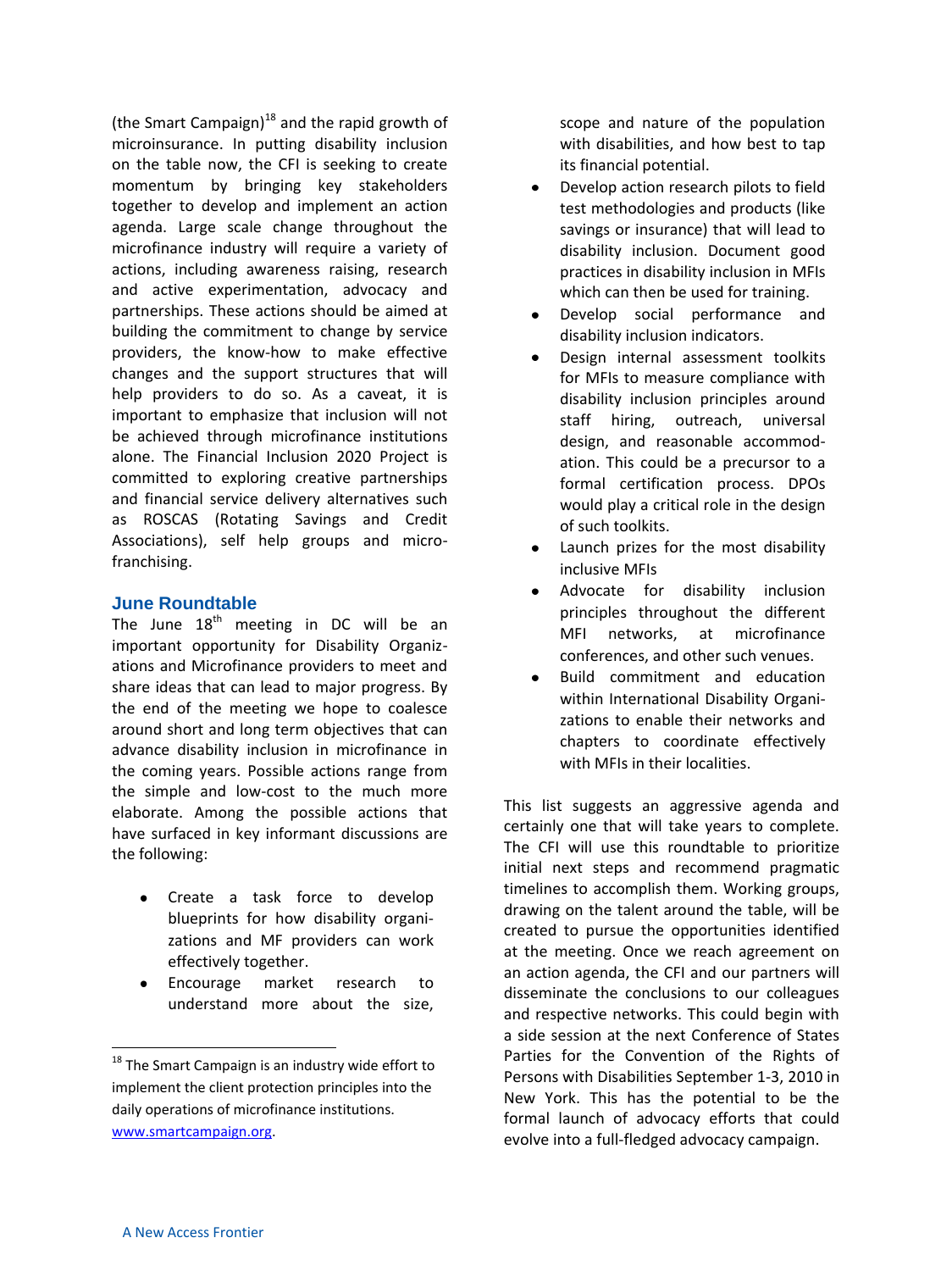### **Conclusion**

As microfinance providers and disability organizations, we must strike a balance between our long term missions and what is doable in the near term—thereby creating a joint working agenda with specific goals and objectives. If we work closely together we can make significant progress toward advancing the human and economic rights of persons with disabilities. The moral imperative couldn't be more clearly stated than by James Wolfensohn: "If development is about bringing excluded people into society, then disabled people belong in schools, legislatures, at work, on buses, at the theatre and everywhere else that those who aren't disabled take for granted.

Unless disabled people are brought into the development mainstream, it will be impossible to cut poverty in half by 2015 or to give every girl and boy the chance to achieve a primary education by the same date, goals agreed to by more than 180 world leaders at the United Nations Millennium Summit in September, 2000." <sup>19</sup> With the passage of the CRPD, this moral imperative has also become a binding legal obligation.

 $\overline{\phantom{a}}$ 

<sup>&</sup>lt;sup>19</sup> Wolfensohn, J. D., 'Poor, Disabled and Shut Out', *Washington Post*, 3 December 2002, p. A25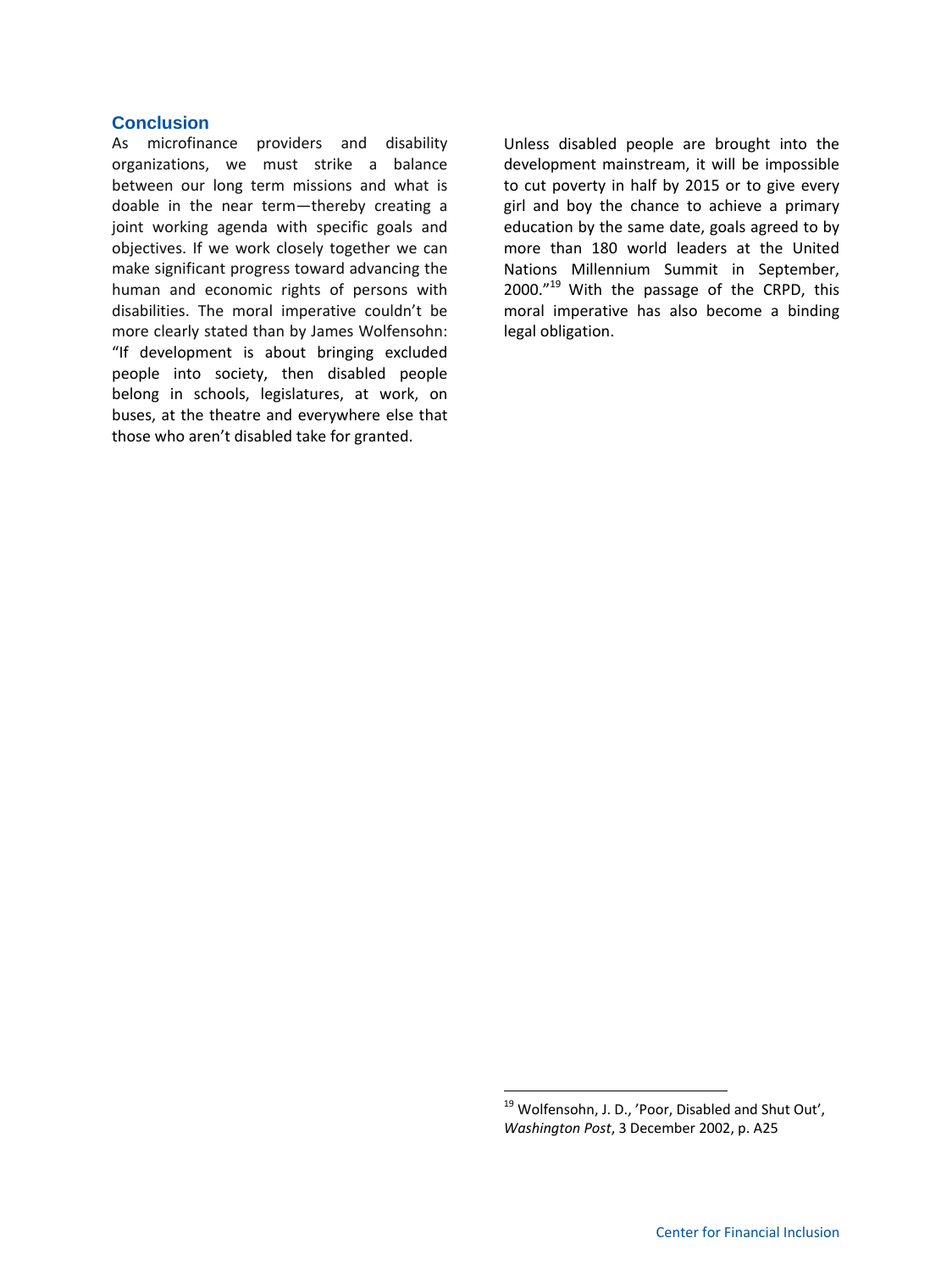# **Acknowledgements**

The Center for Financial Inclusion would like to thank all the people in the disability and microfinance community who provided ideas, advice and editorial support in putting together this Note. In particular, the Center would like to express its gratitude to Aleksandra Posarac and Marco Nicoli from the Disability and Development Team at the World Bank, Anne Leymat and Rhonda Neuhaus from Handicap International, Steven Estey from Disabled People's International, Janet Lord from Blue Law International, Michael Stein from Harvard Law School Project on Disabilities (HPOD), Roy Mersland from the University of Agder, and Brian Clancy, Chairman of the CFI Advisory Council. We are grateful to the CFI Advisory Council, ACCION Senior Management and ACCION Board for their support and encouragement. Finally we would like to extend our gratitude to Elisabeth Rhyne, Managing Director of the Center for Financial Inclusion at ACCION International, for her enthusiasm and steadfast support for this initiative.

The text is heavily dependent on and guided by "Good Practices for Economic Inclusion of People with Disabilities," by Handicap International, "Access to Mainstream Microfinance Services for Persons with Disabilities ‐Lessons Learned from Uganda," by Roy Mersland, Flavia Nakabuye Bwire and George Mukasa, and of course the United Nations "Convention on the Rights of Persons with Disabilities." The cover photo is provided by Prajwal Pradhan from Handicap International.

# **About the Author**

### **Josh Goldstein, Principal Director for Economic Citizenship & Disability Inclusion, Center for Financial Inclusion at ACCION International**

Josh Goldstein is the Principal Director for Economic Citizenship & Disability Inclusion at the Center for Financial Inclusion at ACCION International. He leads the disability inclusion initiative at the Center. Before joining ACCION, he ran a small non-profit, Timoun Haiti, to help the restaveks (poor servant children) of Haiti and provide ad hoc relief. Mr. Goldstein is an accomplished playwright. His plays have been produced in London and the U.S., and several have been collected in a book *Four Plays*. His poetry and prose have been published in the *New Republic*. He is a graduate of Yale University. Josh can be reached at [jgoldstein@accion.org.](mailto:jgoldstein@accion.org)

# **About the Program**

**Financial Inclusion for Persons with Disabilities** is a program at the Center for Financial Inclusion at ACCION International. Launched in 2010, this program promotes equal and fair access to quality financial products and services for persons with disabilities. To support the development of disability inclusion, the Center will undertake a series of projects, including an industry stock-taking to better understand where and how persons with disabilities are accessing non-subsidized financial services and an in-depth country analysis in Ecuador. The Center will continue its advocacy via its communication outlets and through engagement with key decision-makers. All of this will support an exploration of the business case for sustainable inclusion of persons with disabilities in mainstream financial services. For more information, contact Josh Goldstein (Principal Director for Economic Citizenship & Disability Inclusion) at [jgoldstein@accion.org](mailto:jgoldstein@accion.org) or Rosita Najmi (Program Manager) at [rnajmi@accion.org.](mailto:rnajmi@accion.org)